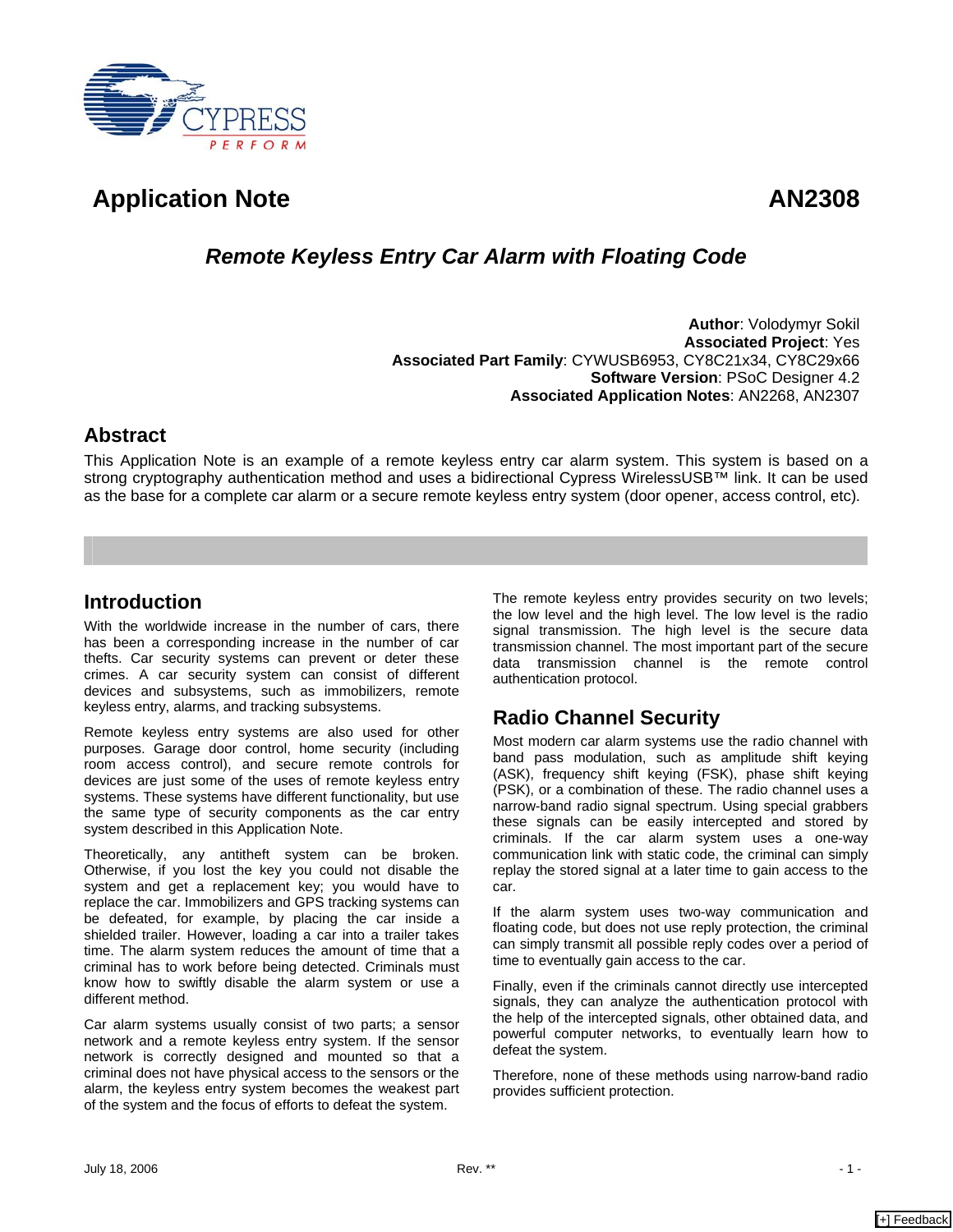The proposed solution to this problem is to use a spread spectrum radio channel. The spread spectrum radio channel system must satisfy three conditions:

- The frequency band must be wider than necessary for data transmission.
- The spectrum spreading must use a coding signal that is not dependant on the data transmitted.
- The receiver must reconstruct the signal using the receiving signal and a synchronized copy of the coding signal.

There are three methods of spectrum spreading; direct sequencing (DS), frequency hopping (FH), and time hopping (TH). A combination of these methods can be used.

This project uses Cypress WirelessUSB™ radio modems, based on the CYWUSB6934 Radio SoC. This is a highly integrated, low cost radio transceiver, which operates in the unlicensed Industrial, Scientific and Medical (ISM) band (2.4–2.483 GHz). These modems can provide radio link ranges up to 10 meters without an external power amplifier and up to 1 km when an external power amplifier is used. More detailed information on these radio modems can be found in the CYWUSB6932/CYWUSB6934 data sheets.

As an alternative to the separate radio modems, the new Cypress Semiconductor CYWUSB6953 WirelessUSB™ PRoC™ (Programmable Radio System-on-Chip) can be used. The CYWUSB6953 WirelessUSB PRoC is the world's first low cost Flash programmable microcontroller with an integrated ISM band radio transceiver. More detailed information on this unique IC can be found in the data sheet. The CYWUSB6953 is the ideal solution for this system.

<span id="page-1-0"></span>



These modems use the Direct Sequence Spread Spectrum (DSSS) radio channel. A flowchart of this method is shown in [Figure 1.](#page-1-0)

Information signal x(t) is modulated by multiplying it with the coding signal g(t). Two functions multiplied in the time domain corresponds to its convolution in the frequency domain.

$$
x(t) \cdot g(t) \leftrightarrow X(\omega) * G(\omega) \tag{1}
$$

Since the information signal is narrow-band (in comparison to the coding signal), the result of multiplying x(t)·g(t) is approximately equal to the coding signal bandwidth. The result of this is that the information signal is distributed in the defined spectral region more evenly and with less density than it is with band pass modulation.

An additional noise signal can be added to mask the useful signal. This signal can be generated by a second spreadspectrum signal with a different coding sequence.

The demodulator multiplies the receiver signal with a synchronized copy of the coding signal and obtains the restricted signal. A band pass filter (BPF) is used to remove stray signals.

Single multiplication with  $q(t)$  results in spectrum spreading; double multiplication results in spectrum restriction. Because the noise signal is multiplied only once, the system becomes simultaneously more resistant to noise and interception. Criminals who do not have access to a synchronized copy of coding signal will find the spread spectrum information signal is lost in the noise.

The WUSB modems use a random bit sequence as the coding signal. The coding signal is stored in both the transmitter and receiver. The length of this sequence depends on data bit rate. For example, if the data bit rate is 15,625 kbps, the coding signal length is 64 bits. Because there are  $2^{63}$  variants that a criminal would have to try, stealing the car with a brute force attack would require large amounts of computing power and time.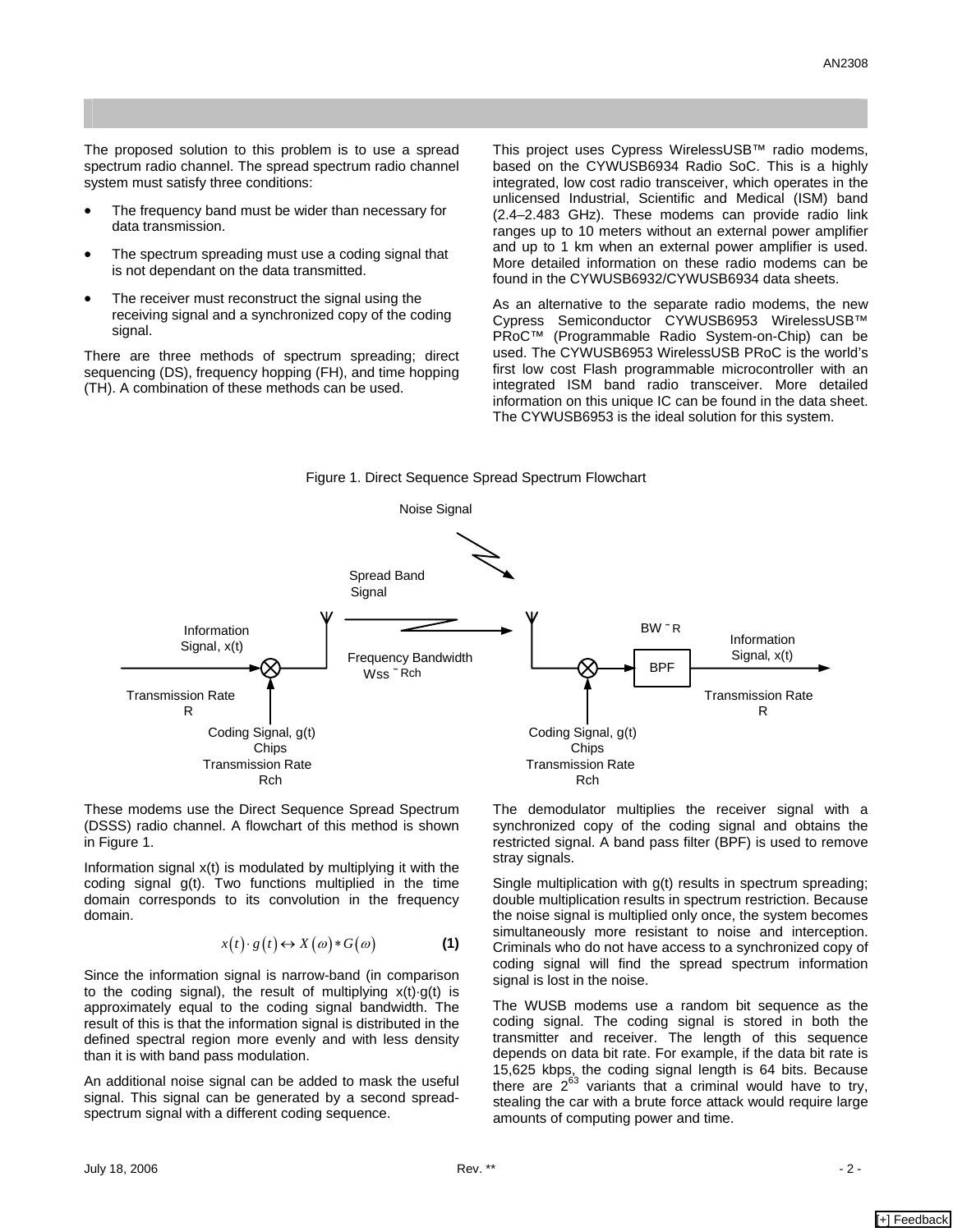There are other methods the criminal may use to obtain the coding signal. These methods are too complex to explain in this Application Note. Nevertheless, if the criminal obtains the coding signal, they still have not defeated the security system. There is a second layer of authentication to prevent these kinds of attacks.

### **Simple Lightweight Authentication Protocol**

If criminals manage to defeat the security provided by the radio channel, they can try to simply reuse the intercepted signals or develop a remote control emulator. For protection against this type of attack, you employ an authentication protocol. The authentication protocol provides a secure channel between the car and an authorized remote control.

Authentication is the process of determining whether something is what it says it is. Usually the subject of authentication confirms its identity by demonstrating knowledge of some secret information such as a key or password.

One of the most popular and well known methods is simple authentication based on a nonexpendable password. As described previously, this password can be intercepted and reused. An authentication procedure based on the one-time passwords is more effective. For each new transaction, a new password is used. Because one-time passwords are only valid for a single transaction, intercepting the password is useless. It cannot be reused.

One-time password authentication is based on the challenge-handshake protocol. To check the authenticity of the response, the authenticator (A) sends a challenge message to the peer (B). The challenge consists of some unpredictable value, x (a random number, for example). B responds with a value calculated using some function, f(x), known to both A and B. The authenticator checks the response against its own calculation of the expected function value. If the values match, the authenticator can be sure of the identity of the peer, B.

The system detailed in this Application Note uses a modified challenge-handshake protocol. Since the goal of this Application Note is a low-cost bidirectional car alarm system with feedback, the protocol provides two operational modes; normal operation and alarm operation. The flowcharts of these two operational modes are shown in [Figure 2](#page-2-0) and [Figure 3.](#page-3-0) 



<span id="page-2-0"></span>Figure 2. Authentication Protocol – Normal Operation Mode

In normal operation mode shown in [Figure 2,](#page-2-0) the transaction is initiated by the remote control (RC). This mode is used during normal operation such as locking or unlocking the car by remote control.

The protocol's first step in normal operation mode is to identify the remote control. The RC sends its serial number as an identifier.

If the base recognizes the RC serial number, it generates a random number and sends the authentication request. In this protocol, instead of a function, the remote control encrypts the random number. Encryption is the algorithmic process of obscuring data so there is a low probability of being able to use it without a confidential process or key. The RC encrypts the received random number and sends it back to the car base station along with a command ("unlock the doors" for example).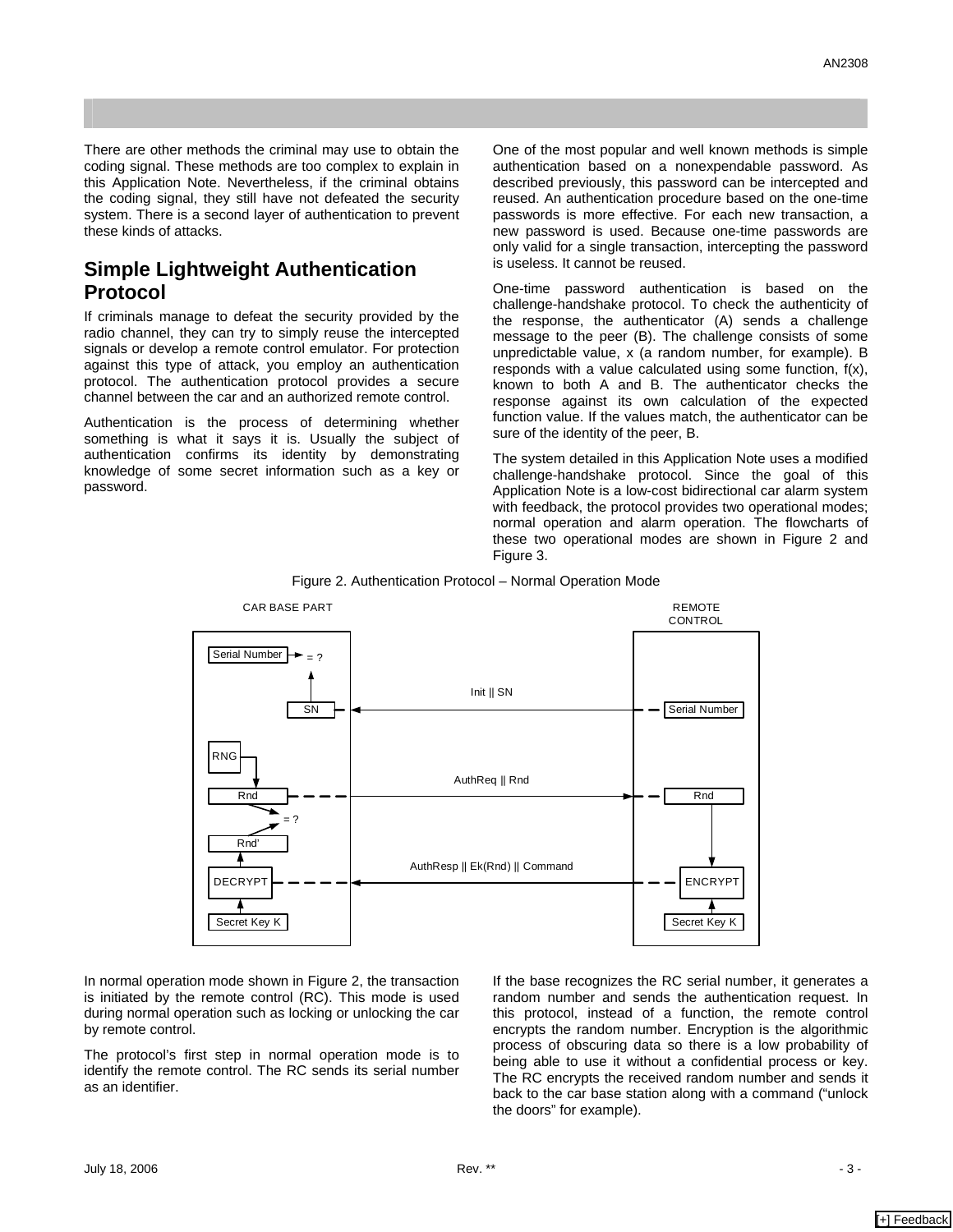The base station extracts the encrypted random number from the authentication response and decrypts it. If the decrypted and stored values are not equal to each other, the command is ignored.

In alarm operation mode shown in [Figure 3,](#page-3-0) the transaction is initiated by the car base station. This mode is used if the sensor network detects a break-in attempt or other alarm event. In this case the alarm signal must be transmitted to the remote control. Because the transaction is initiated by the car base station, the RC must identify the base station by the same serial number procedure used previously. The authentication mechanism is the same as in normal operation mode.



#### <span id="page-3-0"></span>Figure 3. Authentication Protocol – Alarm Operation Mode

#### **Authentication Protocol**

The authentication protocol uses two cryptography building blocks; a random number generator and symmetric encryption. This system can use either a true random number generator or a pseudo-random number generator as long as it has a sufficiently long generation period. More detailed information about random and pseudo-random numbers and an example of true random number generator implementation can be found in [AN2307](http://www.cypress.com/design/AN2307), "Hardware Random Number Generator."

The encryption algorithm should have the following characteristics:

- It must be resistant to known cryptanalysis attacks (such as brute force attack, linear and differential cryptanalysis).
- It must be compact so that it does not consume more memory than is available on the chosen Cypress PSoC device.
- It should be relatively fast, though this requirement is not absolutely necessary.

The chosen algorithm for this application is the symmetric block encryption algorithm, RC5. It was designed by Ron Rivest in 1994. Symmetric means the encryption and decryption of the data is done with the same secret key. A block encryption algorithm processes a block of plain data as a whole. RC5 is a parameterized algorithm with a variable block size, a variable number of transformation rounds, and a variable key size. The block size depends on word's length. Allowable choices for the block size are 32 bits, 64 bits, and 128 bits (corresponding to machine word lengths of 16, 32, and 64 bits). The number of rounds can range from 0 to 255. The key can range from 0 bits to 2040 bits in size.

Such built-in variability provides efficiency and flexibility at all levels of security. RC5 algorithms are designated RC5 w/r/k, where:

- w is the machine word length in bits,
- r is the number of rounds,
- b is the key size in bytes.

For example, RC5-32/12/5 uses 32-bit words (64-bit block length), 12 rounds, and a 40-bit (5 byte) key. This is what is used in this application.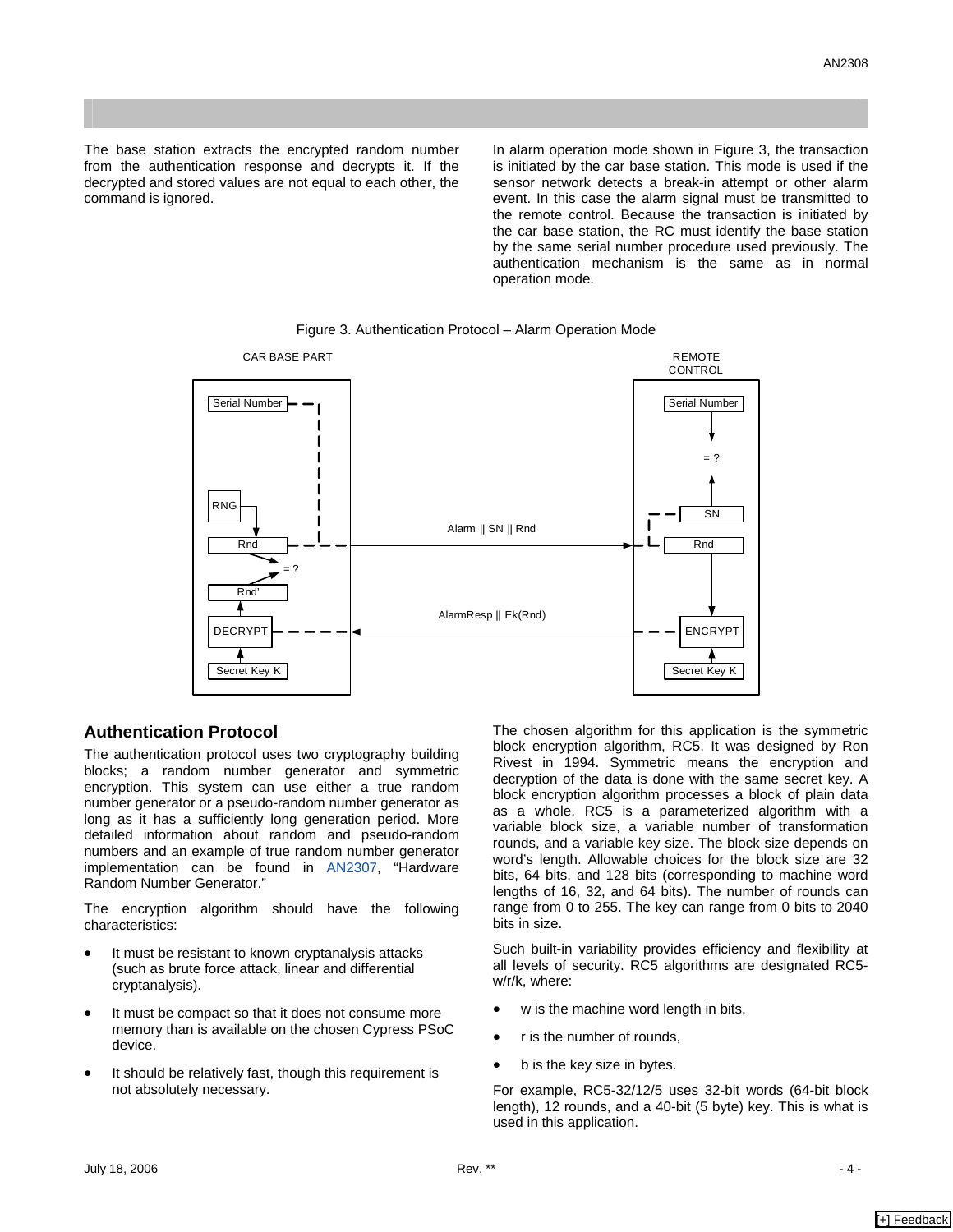There are three routines in RC5:

- Key expansion
- **Encryption**
- **Decryption**

In the key-expansion routine, the secret key is expanded to fill a key table. The size of this table depends on the number of rounds. The encryption and decryption routines use the same key table. The key-expansion routine flowchart is shown in [Figure 4.](#page-4-0) During this process, *t* sub-keys are calculated as the result of sufficiently complicated operations with a secret key. Each round uses two subkeys; another two sub-keys are used for an additional operation, which is not a part of any round. So the number of sub-keys is  $t = 2 \cdot r + 2$ . The length of each sub-key is equal to *w* bits.

Sub-keys are stored in the array of *t* words. Elements of this array are designated as:

$$
S[0], S[1], \ldots, S[t-1]
$$

Using the parameters *r* and *w* as the input data, array *s* is initialized by predefined pseudo-random values. After that the secret key *K* is transformed in the array of words *L*.

$$
K[0..b-1]
$$

*L*[0..*c* −1]

If *b* is not divisible by *w*, the right part of *L* will stay equal to zero. Finally, the permutation operation with elements of the two arrays *L* and *S* is executed. The result is that finished values in array *S* are obtained.

#### <span id="page-4-0"></span>Figure 4. RC5 Key-Expansion Routine Flowchart



The encryption routine consists of three primitive operations:

- Integer addition
- **Bitwise XOR**
- Variable left rotation

The decryption routine consists of three inverse primitive operations:

- Integer subtraction
- **Bitwise XOR**
- Variable right rotation

The encryption routine flowchart is shown on the left side of [Figure 5.](#page-5-0) The structure of this algorithm is different from the classical Feistel network structure. At the start, plain data is stored in two registers A and B with *w* bits length. Each of *r*  rounds consists of a substitution, a permutation, and another substitution, which depends on the key. Note that during each round, both data blocks' halves are changed.

The decryption routine shown on the right side of [Figure 5](#page-5-0) is the reverse of the encryption routine. More detailed information about the RC5 encryption algorithm can be found in the Internet Engineering Task Force (IETF) document [RFC 2040,](http://www.ietf.org/rfc/rfc2040.txt?number=2040) *The RC5, RC5-CBC, RC5-CBC-Pad, and RC5-CTS Algorithms*.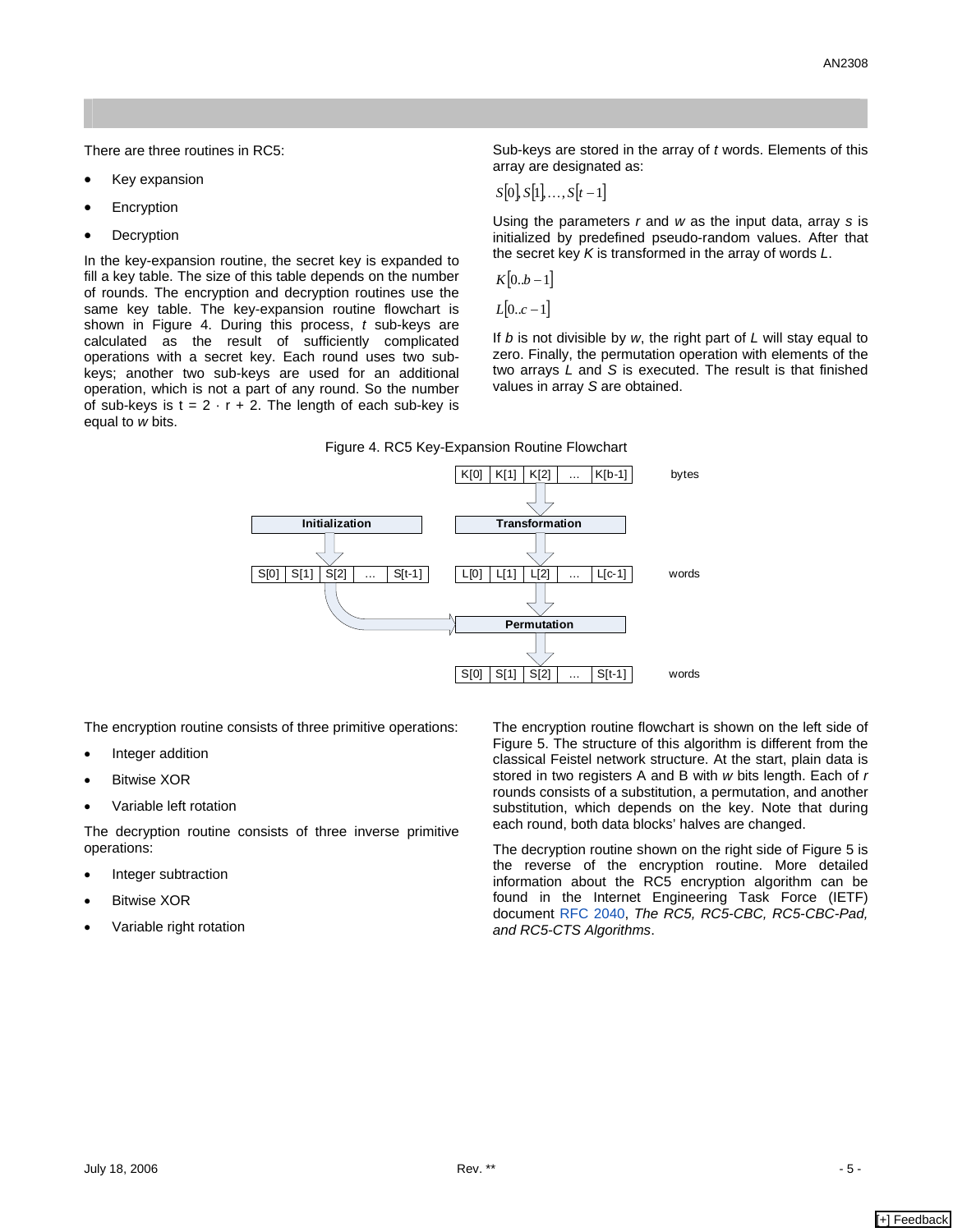

<span id="page-5-0"></span>Figure 5. RC5 Encryption And Decryption Routine Flowcharts



Encrypted data (2w bit)

## **Prototype System Hardware Implementation**

To check the performance of the proposed solution, a very simple prototype system was developed. This system consists of two boards; car base station and RC. The board's schematic circuits are shown in [Figure 6](#page-6-0) and [Figure 7.](#page-6-1) 

#### **RC Schematic**

The RC prototype board is very simple, but sufficient for testing. It contains only a PSoC® CY8C21534 (U4) device, a radio modem connector, a power supply circuit, and a user interface.

The WirelessUSB radio modems are separate, ready-touse radio modems. The JUNO-L WirelessUSB™ radio modules are produced by Unigen Corporation ([www.unigen.com](http://www.unigen.com/)), a Cypress partner. The radio module board is connected to the RC board via the J3 connector.

The user interface is represented by two buttons, SW2 and SW3 (for different operations), and LED D7, intended as an indicator that an alarm signal was received from the car base station. The low-drop linear regulator U5 provides a 3.3V power supply for the all devices' components.

**Note** The PSoC on-board switch mode pump (SMP) can be used if the battery power is 3.0V. It prolongs battery life.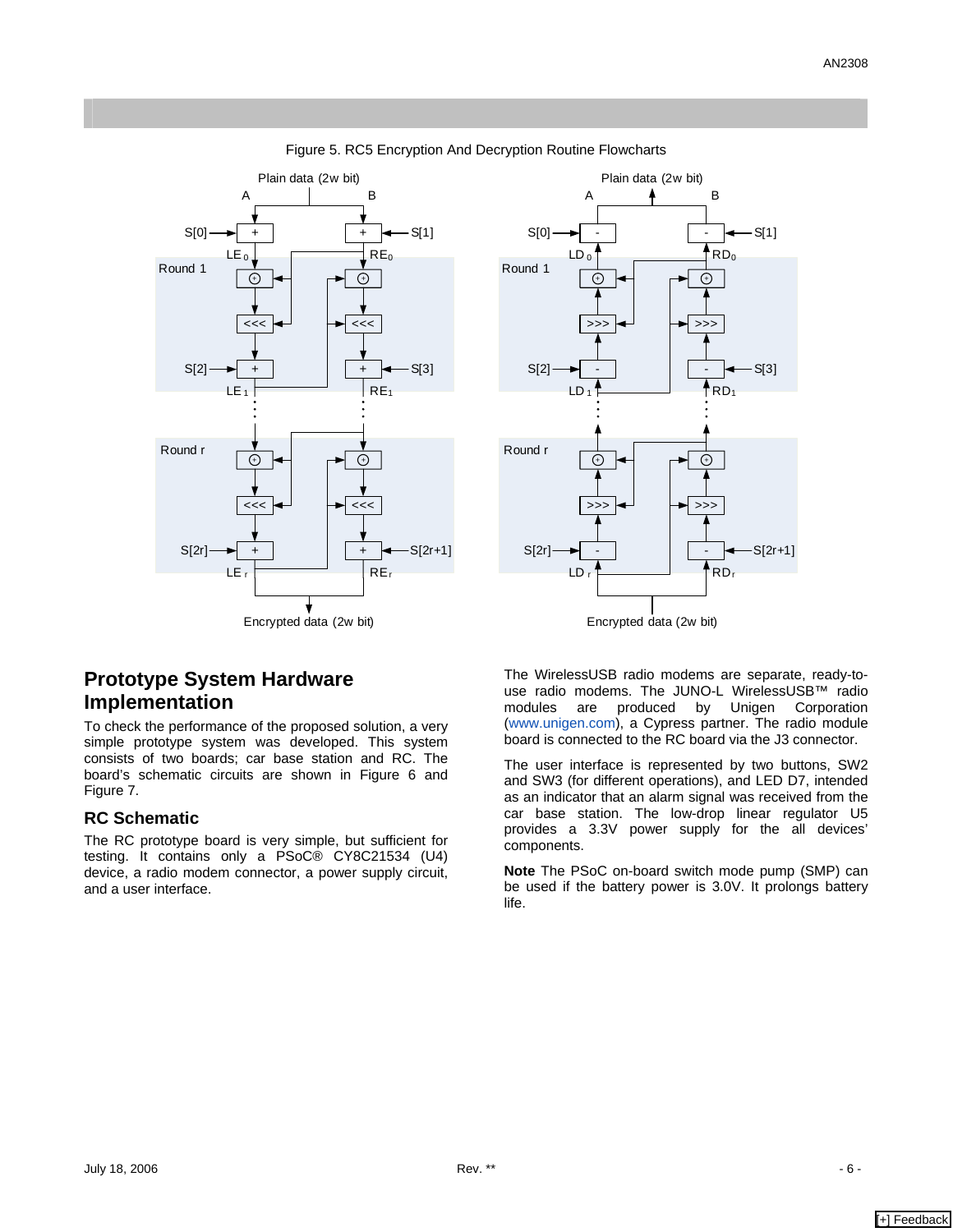<span id="page-6-1"></span><span id="page-6-0"></span>Figure 6. RC Schematic



Figure 7. Car Base Station Schematic



#### **Car Base Station Schematic**

On the car base station prototype board, a level translator, U1, is added so that the device can be connected to a PC via an RS232 cable connected to the PC's COM port. This interface is used for debugging purposes only and is not required in the end design. The base station requires more hardware and memory than the remote control, so the PSoC CY8C29466 is used.

LEDs D1-D2 indicate when switches SW2-SW3 are pressed on the RC. Switch SW1 is used to simulate an alarm signal event.

The radio module board is connected to the base station board via the J2 connector.

### **Prototype System PSoC Device Internals**

The internal structure in the test configuration in PSoC Designer™ is also very simple. The remote control user module placement and interconnectivity is shown in [Figure](#page-7-0)  [8.](#page-7-0) This structure consists of one user module, SPIM, and a SleepTimer.

The SPIM, which is placed in DCB02, provides communication with the radio modem. The SPI link baud rate is 1.5 Mbps.

The SleepTimer period is set to 0.125s. It provides the timeout during data receiving process.

**Note** Ideally, this design would be ported to the new Cypress Semiconductor PRoC (Programmable Radio-ona-Chip™) device, CYWUSB6953.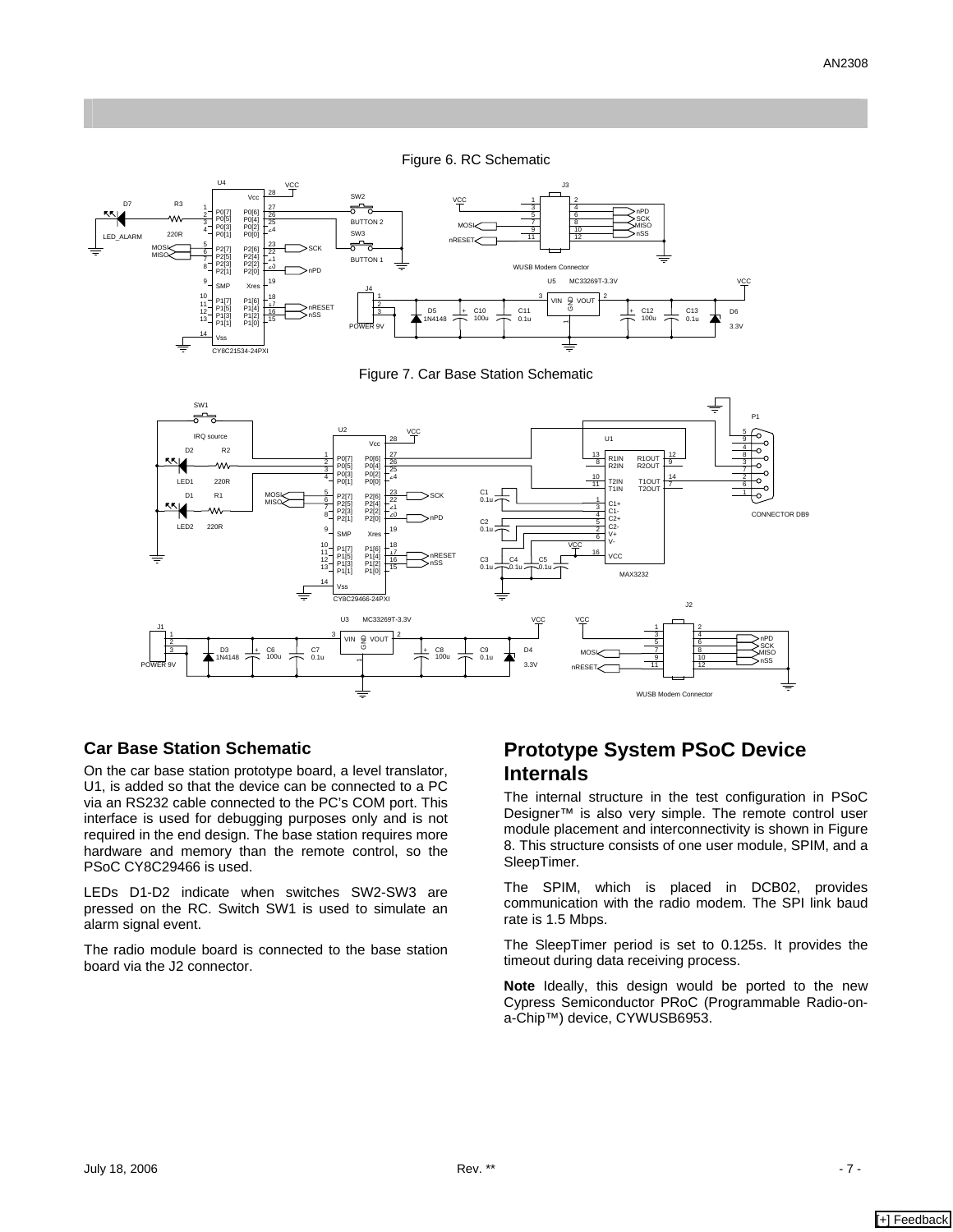

<span id="page-7-0"></span>Figure 8. RC PSoC Internal User Module Configuration

Figure 9. Car Base Station PSoC Internal User Module Configuration



The car base station internal structure consists of three user modules, SPIM, UART, PRS32, and the SleepTimer. The SPIM and SleepTimer have the same function, placement, and parameters as in the RC internal structure. The UART provides the communication with the PC. The baud rate of the PC link is 115,200 bps.

The random number generator uses the PRS32 User Module, which is placed in DBB20, DBB21, DCB22, and DCB23. This generator produces a random sequence with a period of  $2^{32}$ -1.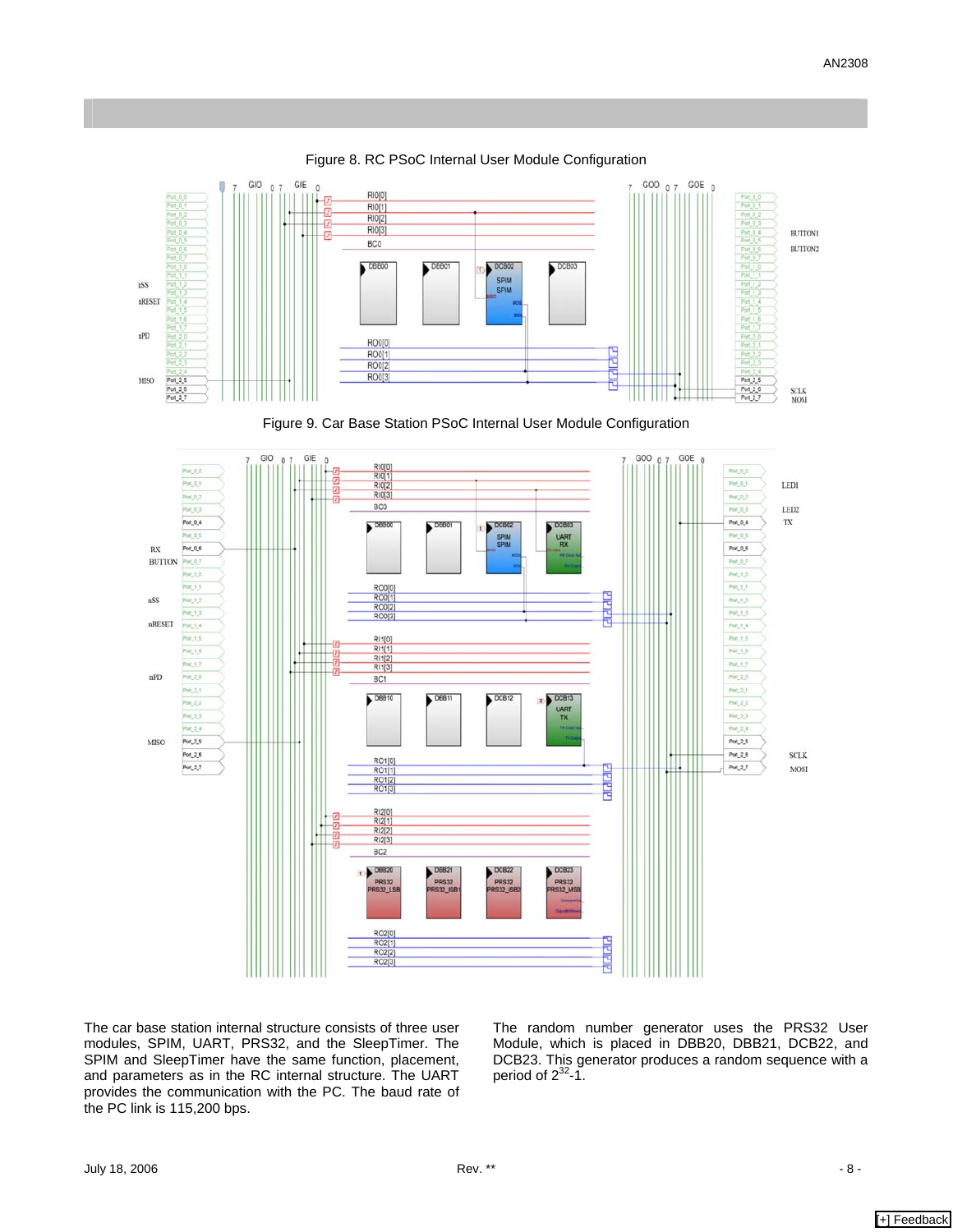#### **Prototype System Firmware**

The prototype system firmware implements secure radio channel support and general device control. It consists of several modules that serve distinct functions such as data exchange via the radio link between the RC and the car base station, authentication protocol, and user interface support.

The data exchange module consists of:

- Low-level subroutines that provide communication with radio modem through the SPI interface
- Subroutines that implement error correction, coding, and decoding algorithms
- A serial transceiver

The first and second parts are described in detail in the [AN2268](http://www.cypress.com/design/2268), "Forward Error Correction using a WirelessUSB Radio System-on-Chip (SoC) Modem."

The serial receiver control unit state diagram is shown in [Figure 10.](#page-8-0)

Initially, the receiver is in READY state. The receiver stays at this state until a data packet start byte is received (1). After the start byte is received, the receiver moves to the RECEIVING state (2). This state will be preserved until the packet's stop byte is received (3). When this happens, the receiver returns to READY state (4).

<span id="page-8-1"></span>Table 1. Authentication Protocol Command Set

The receiver also can return to the READY state (4) if any of the following events occur:

- A byte is received with an error.
- More than the buffer-size packet bytes are received without a stop byte.
- The timeout expires.

<span id="page-8-0"></span>Figure 10. Receiver's Control Unit State Diagram



The transmitter is very simple. At the start of transmission, it sends one preamble byte (0x55) and a start byte (0xAC). After the data packet transmission, a stop byte (0x53) is sent.

The command set shown in [Table 1,](#page-8-1) is used for the authentication protocol. Each command has fixed structure, shown in [Figure 11.](#page-8-2) The shaded fields are mandatory for all commands. Other fields are used by the commands as shown in [Table 1.](#page-8-1)

| <b>OpCode</b> | Command           | <b>Fields</b> | <b>Description</b>                                                                                                                                                    |  |
|---------------|-------------------|---------------|-----------------------------------------------------------------------------------------------------------------------------------------------------------------------|--|
|               | Init Command      | OP. SN        | Communication start command.                                                                                                                                          |  |
|               | AuthReg_Command   | OP. SN, PAS   | Sent by the authenticator to the peer as the authentication request.                                                                                                  |  |
|               | AuthResp_Command  | OP, SN, PAS   | Sent by the peer as the authentication response to the authenticator.                                                                                                 |  |
|               | Finish Command    | OP, SN, INF   | Sent by the authenticator to indicate successful authentication. Can contain<br>additional information for the peer (for example, car status information for the RC). |  |
| 5             | Sync Command      | OP. SN        | Resynchronization command.                                                                                                                                            |  |
| 6             | Alarm Command     | OP, SN, PAS   | Sent by the base station to signal an alarm.                                                                                                                          |  |
|               | AlarmResp_Command | OP, SN, PAS   | Sent by the RC to acknowledge alarm receipt.                                                                                                                          |  |

#### <span id="page-8-2"></span>Figure 11. General Command Format

<span id="page-8-3"></span>

| 1 byte | 4 bytes              | 8 bytes           | 1 byte |
|--------|----------------------|-------------------|--------|
| OpCode | <b>Serial Number</b> | One-Time Password | Info.  |
| Op     | SΝ                   | <b>PAS</b>        | INF    |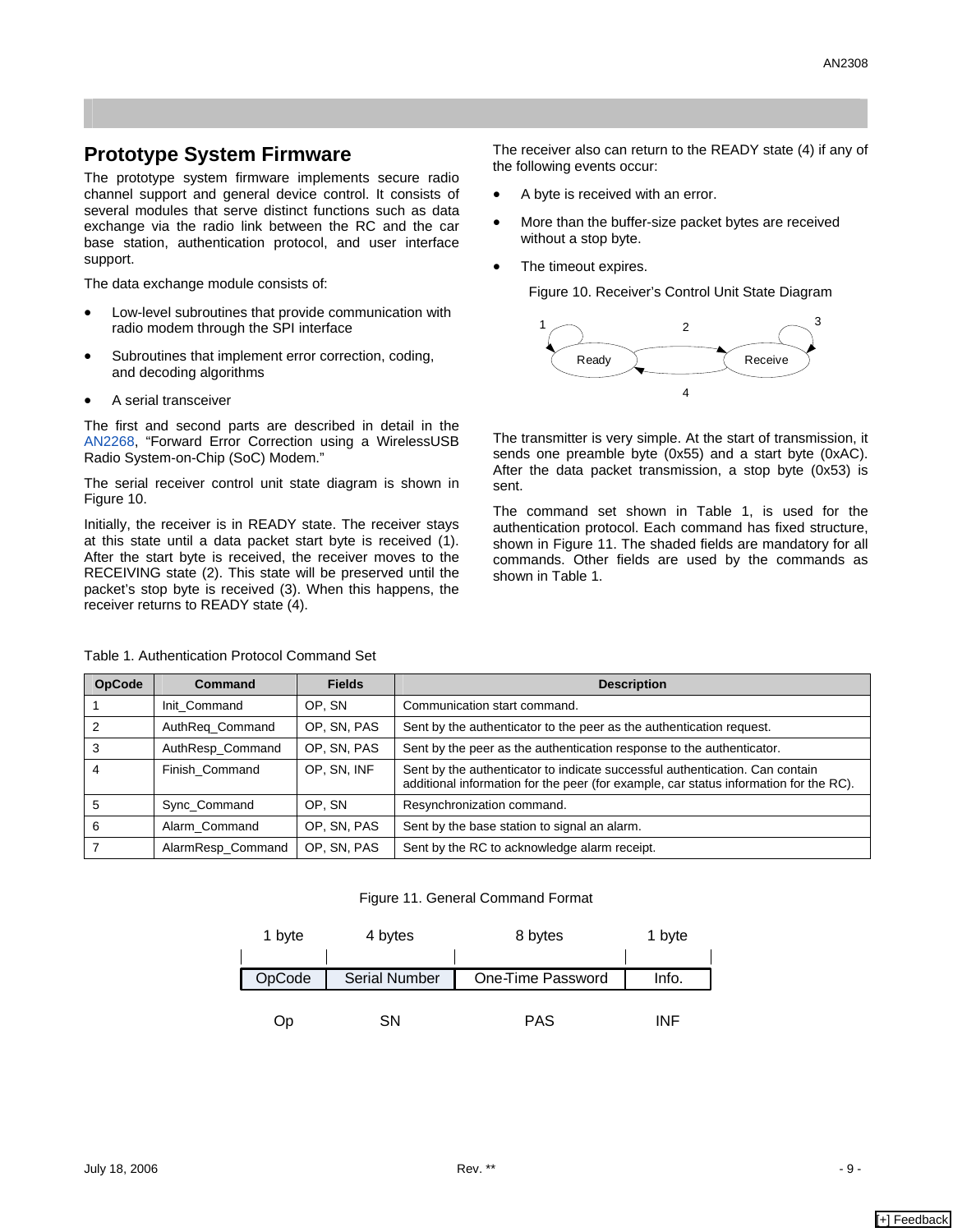Figure 12. RC's Control Unit State Diagram



The behavior of the remote control is defined by the RC control unit, shown in [Figure 12.](#page-8-3) The initial state of the RC's control unit is the IDLE state. The RC remains in IDLE state (1) until any of the following events fire:

- One of two buttons is pressed. This is normal operation mode.
- The alarm command from the car base station is received. This is alarm operation mode.

If the user presses a button (for example, "unlock car") the control unit moves to the INIT state (2). In this state the Init\_Command is formed and sent to the base station. The control unit goes to the AUTH state (3).

It stays at AUTH state (4) until the AuthReq\_Command is received or the timeout expires. If the timeout expires, the control unit goes back to the IDLE state (5). When the AuthReq\_command is received, the password from the AuthReq\_Command is encrypted and the results are sent with the AuthResp\_Command to the base station. The control unit moves to the last state, FINISH (6).

It stays at FINISH state (7) until the Finish\_Command is received or timeout is elapsed. After that the control unit returns to the IDLE state (8).

In the alarm operation mode, the control unit moves to the ALARM state (9). The RC transmits the Alarm\_Resp command to the car base station and goes back to the IDLE state (10).

The car base station control unit is shown in [Figure 13.](#page-9-0) The initial state of the base station control unit is the IDLE state. In normal operation mode the base station receives the Init\_Command from RC and goes to the AUTH state (2). The AuthReq\_Command is formed and sent to the RC.

The control unit stays at this state (3) until the AuthResp\_Command is received or the timeout expires. If the timeout expires, the base station goes back to the IDLE state (4). When the AuthResp\_Command is received, the authentication check is executed. If the authentication passes, the RC command is executed. After that, the Finish\_Command is formed and sent to the RC. The control unit returns to the IDLE state (4).

<span id="page-9-0"></span>



If the alarm interrupt signal from the sensor's network is detected, the control unit moves to the ALARM state (5). In this state, the Alarm\_command is periodically sent to the RC (the period is 1s). This state will be preserved (6) until the AlarmResp\_Command from RC is received. After that, the control unit returns to the IDLE state (7).

#### **Conclusion**

This Application Note describes the communication module for a car alarm system with a bidirectional interface. This module provides security on two levels. The first level is the interception-proof, noise-immune radio channel using the spread spectrum radio IC transceiver. The second level is the strong authentication for all RC commands. The authentication protocol is based on one-time passwords and a challenge-handshake procedure.

The authentication protocol implementation uses the RC5 encryption algorithm with a 40-bit key to satisfy US export restrictions. But key length can be easily increased up to 128 bits. Moreover, the whole algorithm can be easily replaced by any other customer-designed encryption algorithm with a 64-bit block size.

The functionality of the communication module can easily be modified and expanded. For example, it can be adapted to work with several RCs. To do this you would add a table with authorized RC serial numbers and corresponding secret keys to the firmware of the car base station. The general system behavior can be changed so the system can be used in other keyless entry systems.

**Note** The remote control application should contain a power management system to extend battery life. A sleep mode with an external key wake-up can be used for sending commands from the RC to the base station. A sleep timer wake-up can be used so that the RC periodically checks for alarm messages from the base station. The PSoC device SMP allows prolonging the battery life by boosting the voltage from a moderately discharged cell. The RC can be powered by one low-cost AAA alkaline, the SMP boots voltage from 1.3..1.6V to a nominal 3.3V. To boost the SMP current for the WUSB device, an external MOSFET transistor can be used. This allows you to integrate the internal step-up converter to save money. The PSoC internal comparator can be used to check for low battery. This allows you to create a single package solution with rich features at an affordable price.